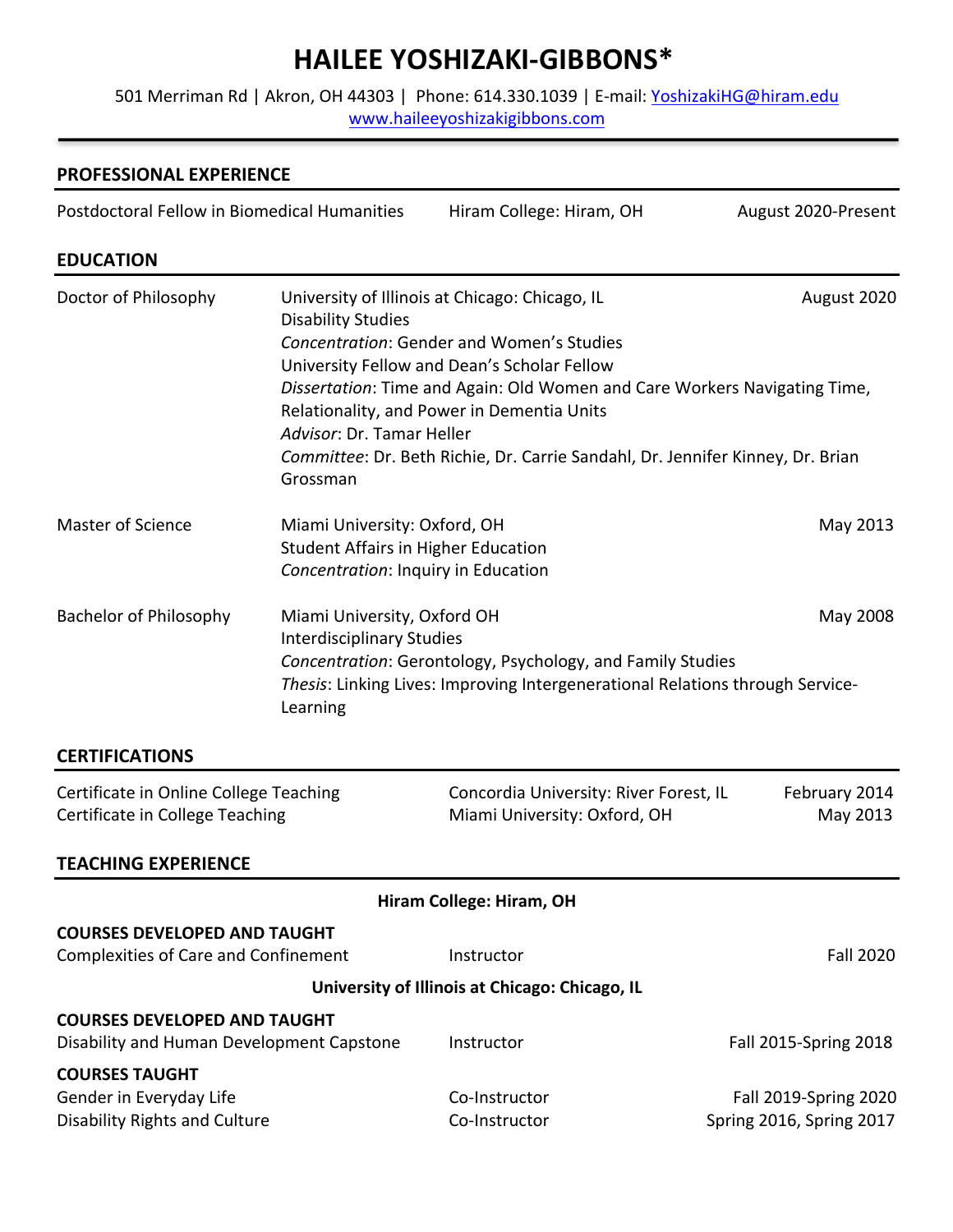| I CALTIING ASSISTANT CAPENICINCE                 |                                  |                          |  |
|--------------------------------------------------|----------------------------------|--------------------------|--|
| Disability in American Film                      | <b>Teaching Assistant</b>        | Fall 2014, Fall 2015     |  |
| Disability in American Film [Online]             | <b>Teaching Assistant</b>        | Summer 2015, Summer 2016 |  |
| <b>Disability Rights and Culture</b>             | <b>Teaching Assistant</b>        | Spring 2015              |  |
| Miami University: Oxford, OH                     |                                  |                          |  |
| <b>COURSES TAUGHT</b>                            |                                  |                          |  |
| Service-Learning: Theory into Action             | Co-Instructor                    | Spring 2013              |  |
| <b>COURSES DEVELOPED AND TAUGHT</b>              |                                  |                          |  |
| Intersections of Race, Class, and Education      | Instructor                       | Spring 2012              |  |
| Adopt A School Honors Experience                 | Instructor                       | Fall 2009- Spring 2011   |  |
| <b>Issues in Education</b>                       | Instructor                       | Spring 2010              |  |
| <b>Community Engagement and Service-Learning</b> | Instructor                       | Fall 2009- Spring 2011   |  |
| <b>COURSES REDESIGNED AND TAUGHT</b>             |                                  |                          |  |
| <b>Media Illusions of Disability</b>             | Co-Instructor                    | Spring 2013              |  |
| <b>EMPOWER: Introduction to Social Justice</b>   | Instructor                       | Fall 2011-Fall 2012      |  |
| <b>TEACHING ASSISTANT EXPERIENCE</b>             |                                  |                          |  |
| Introduction to Disability Studies               | <b>Teaching Assistant</b>        | Spring 2012              |  |
| Aging in American Society                        | Undergraduate Teaching Assistant | Spring 2008              |  |
| Women & Theatre: The Politics of Representation  | Undergraduate Teaching Assistant | Spring 2006              |  |
|                                                  |                                  |                          |  |

# **PUBLICATIONS**

## **REFEREED ARTICLES**

**TEACHING ASSISTANT EXPERIENCE**

- Heller, T., Esbensen, A., Fazio, S., **Yoshiaki-Gibbons, H. M.**, Hartley, D. H., Janicki, M. … Wheeler, B. (2018). Caregiving, intellectual disability, and dementia: Report of the Summit Workgroup on Caregiving and Intellectual and Developmental Disabilities. *Alzheimer's & Dementia: Translational Research & Clinical Interventions, 4,* 272-282.
- Dunford, C. M., **Yoshizaki-Gibbons, H. M.**, Morhardt, D. J. (2017). The memory ensemble: Improvising connections between performance, disability, and aging. *Research in Drama Education: The Journal of Applied Theatre and Performance, 3*(22), 420-426.
- Heller, T., Owen, R., Bowers, A., & **Gibbons, H. M**. (2017). Aging with a physical disability in Medicaid Managed Care. *Research on Aging, 39*(6).
- Gibbons, H. M. (2016). Compulsory youthfulness: Intersections of ableism and ageism in "successful aging" discourses. *Review of Disability Studies, 12*(2&3), 70-88.
- **Gibbons, H. M.**, & Gibbons, C. M. (2016). Siblings with disabilities: A duoethnography on the intersections between a sibling relationship and disability. *Disability & Society, 31*(6), 820-837.
- **Gibbons, H. M.**, Owen, R., & Heller, T. (2016). Perceptions of health and healthcare of people with intellectual and developmental disabilities enrolled in Medicaid Managed Care. *Intellectual and Developmental Disabilities, 45*(2), 95-105.
- Heller, T., **Gibbons, H. M.**, & Fisher, D. (2015). Caregiving and family support interventions: Crossing networks of aging and developmental disabilities. *Intellectual and Developmental Disabilities, 53*(5), 329-345.
- Radina, M. E, **Gibbons, H. M.**, & Lim, J. (2009). Explicit versus implicit family decision-making strategies among Mexican- American caregiving adult children. *Marriage & Family Review, 45*(4), 392 - 411.
- Radina, M. E., Hennon, C. B., & **Gibbons, H. M.** (2008). Divorce and mid- and later life families: A phenomenological analysis with implications for family life educators. *Journal of Divorce & Remarriage, 49*(1/2), 142 - 170.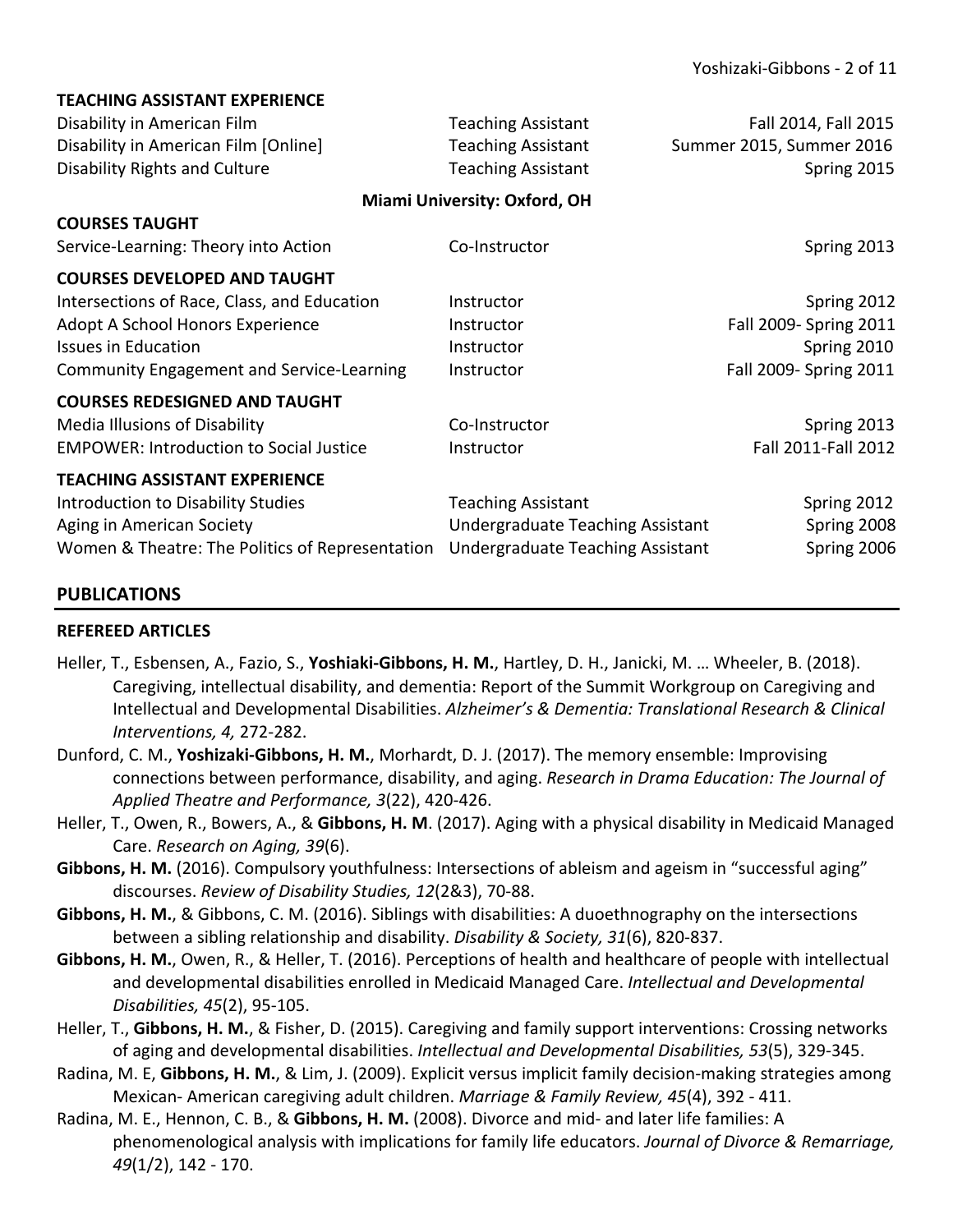#### **BOOK CHAPTERS**

- **Yoshizaki-Gibbons, H. M.** (2018.) Engaging with aging: The "greying" of critical disability studies. In R. Garland-Thomson, K. Ellis, M. Kent, & R. Robertson (Eds.), *Manifestos for the Future of Critical Disability Studies* (pp. 179-188)*.* New York, NY: Routledge.
- **Yoshizaki-Gibbons, H. M.**, & O'Leary, M. E. (2018.) Deviant sexuality: The hypersexualization of women with bipolar disorder in film and television. In J. Leeson-Schatz & A. George (Eds.), *The Image of Disability: Essays on Media Representations* (pp. 93-106)*.* Jefferson, NC: McFarland.
- **Yoshizaki-Gibbons, H.M.** (2018). Critical disability studies. In T. Heller, S. Parker Harris, C. Gill, & R. P. Gould (Eds.), *Disability in American Life: An Encyclopedia of Concepts, Policies, and Controversies* (pp. 149-152)*.* Santa Barbara, CA: ABC-CLIO.

#### **INVITED PUBLICATIONS**

**Yoshizaki-Gibbons, H. M.** (In Press.) Integrating critical disability studies and critical gerontology to explore the complexities of ageing with disabilities. In M. Putnam & C. Bigby (Eds.), *Handbook of Aging with Disability.* New York, NY: Routledge.

#### **IN PROGRESS PUBLICATIONS**

#### **REFEREED ARTICLES**

- **Yoshizaki-Gibbons, H. M.** (In Progress.) The (im)persistence of memory: Crip time and the politics of dementia. *Scandinavian Journal of Disability Research.*
- **Yoshizaki-Gibbons, H. M.** (In Progress). Challenging the never-ending funeral: Reinterpreting dementia through a disability studies lens.

#### **EDITORIAL EXPERIENCE**

Content Editor, *Disability in American Life: An Encyclopedia of Concepts, Policies, and Controversies.* Editors: T. Heller, S. Parker Harris, C. Gill, & R. P. Gould. Santa Barbara, CA: ABC-CLIO.

#### **HONORS & AWARDS**

| 18 of the Last 9 Notable Alumni Award                                                          | 2020      |
|------------------------------------------------------------------------------------------------|-----------|
| Miami University                                                                               |           |
| <b>Dean's Scholar Fellowship</b>                                                               | 2018-2019 |
| University of Illinois at Chicago                                                              |           |
| Ann and Edward Page-El Scholarship for Research on Social Aspects of Neurological Disabilities | 2018-2019 |
| University of Illinois at Chicago                                                              |           |
| <b>University Fellowship</b>                                                                   | 2013-2018 |
| University of Illinois at Chicago                                                              |           |
| <b>Charlotte A. Tate Award for Multidisciplinary Research</b>                                  | 2017-2018 |
| Disability and Human Development, University of Illinois at Chicago                            |           |
| Alice J. Dan Dissertation Award                                                                | 2017-2018 |
| Center for Research on Women and Gender, University of Illinois at Chicago                     |           |
| <b>Marian K. Hume Memorial Endowed Scholar Award</b>                                           |           |
| P.E.O. Sisterhood                                                                              |           |
| P.E.O. Scholar Award                                                                           | 2017-2018 |
| P.E.O. Sisterhood                                                                              |           |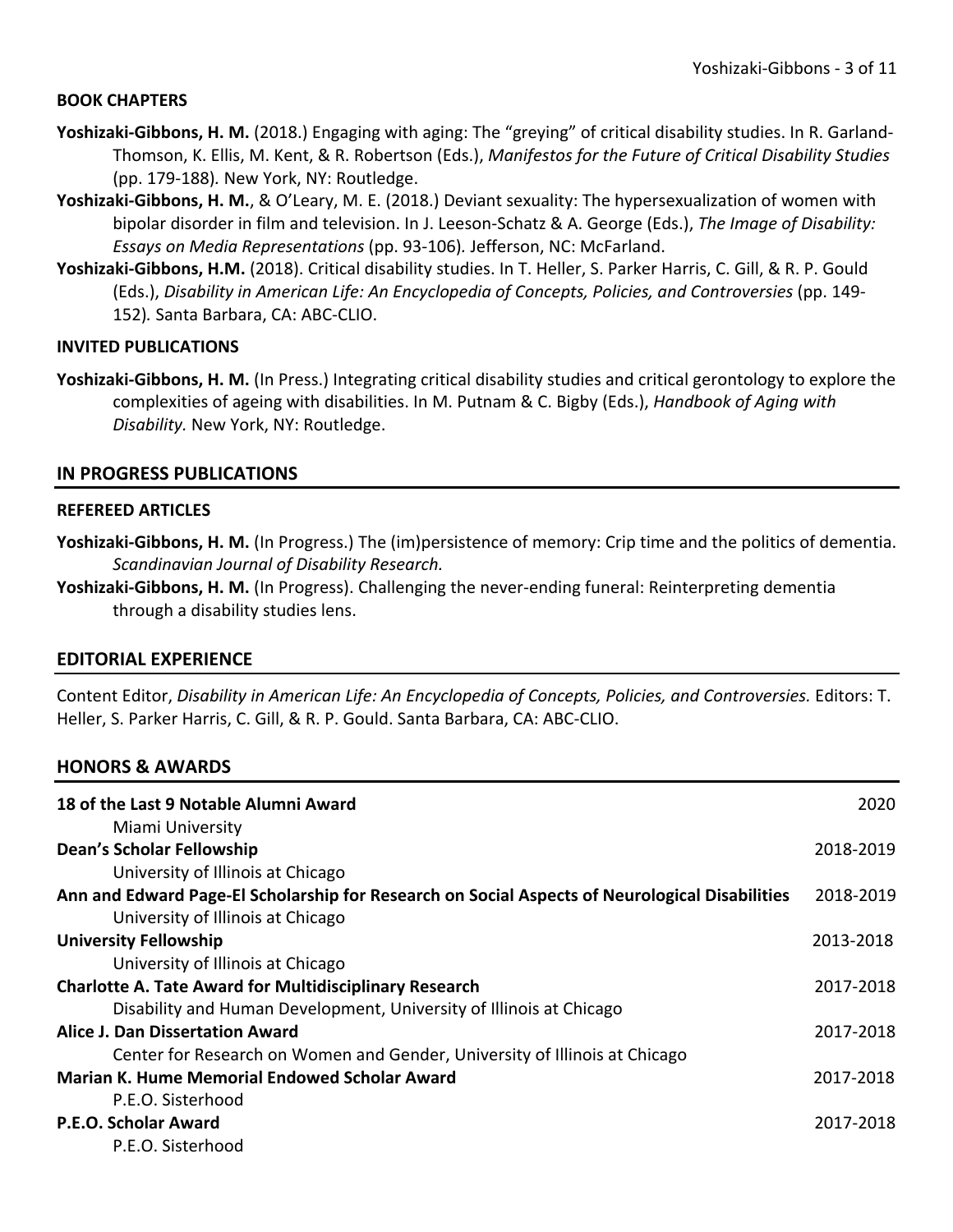|                                                                                      | Yoshizaki-Gibbons - 4 of 11 |
|--------------------------------------------------------------------------------------|-----------------------------|
| <b>Excellence in Undergraduate Mentoring Award</b>                                   | 2016                        |
| Graduate College & Honors College, University of Illinois at Chicago                 |                             |
| <b>Chancellor's Student Service and Leadership Award</b>                             | 2016                        |
| University of Illinois at Chicago                                                    |                             |
| Kate Welling Disability Studies Lecture Series Emerging Scholar                      | 2015                        |
| Miami University                                                                     |                             |
| <b>Anne Hopkins Scholarship Award</b>                                                | 2015                        |
| University of Illinois at Chicago                                                    |                             |
| <b>Social Justice Studies Service Award</b>                                          | 2013                        |
| Department of Sociology & Gerontology, Miami University                              |                             |
| <b>Graduate Student Women's Leadership Award</b>                                     | 2012                        |
| Women's Center, Miami University                                                     |                             |
| <b>Videographer Award</b>                                                            | 2011                        |
| Association for Marketing and Communication Professionals                            |                             |
| Received for the video "Faculty Orientation for Service-Learning," Miami University  |                             |
| <b>Outstanding Supervisor Award</b>                                                  | 2011                        |
| Office of Community Engagement and Service, Miami University                         |                             |
| <b>Project Search Star Supporter Award</b>                                           | 2010                        |
| Butler County Board of Developmental Disabilities, Oxford, Ohio                      |                             |
| <b>President's Distinguished Service Award</b>                                       | 2008                        |
| Miami University                                                                     |                             |
| <b>Senior Service Award</b>                                                          | 2008                        |
| Miami University                                                                     |                             |
| <b>Gerontology Leadership Award</b>                                                  | 2008                        |
| Department of Sociology & Gerontology, Miami University                              |                             |
| Charles J. Ping Award for Outstanding Leadership & Contribution to Community Service | 2007                        |
| <b>Ohio Campus Compact</b>                                                           |                             |
| <b>TRAVEL GRANTS</b>                                                                 |                             |
| <b>CCCC Disability in College Composition Travel Award</b>                           | 2017                        |
| National Council of Teachers of English                                              |                             |
| <b>President's Diversity in Research Travel Award</b>                                | 2016                        |

University of Illinois **NWSA Travel Grant** 2015

National Women's Studies Association

**Emerging Scholar Travel Award** 2014 Accelerating Translation of Knowledge to Community Practices in Aging with a Disability Gerontological Society of America & National Center on Gerontological Social Work Excellence

# **PRESENTATIONS**

Abustan, P., Acevedo, S., Hou, L., Pearson, H., & **Yoshizaki-Gibbons, H.M.** (2020). Narrating disability at the intersections: Peripheral embodiments and the power of interwoven storytelling. Presented at Society for Disability Studies Conference. Columbus, OH.

**Yoshizaki-Gibbons, H. M.** (2019). Conducting feminist research in the context of care and confinement. Panel presentation: Feminist Research with Multiply Marginalized Communities: Expanding Feminist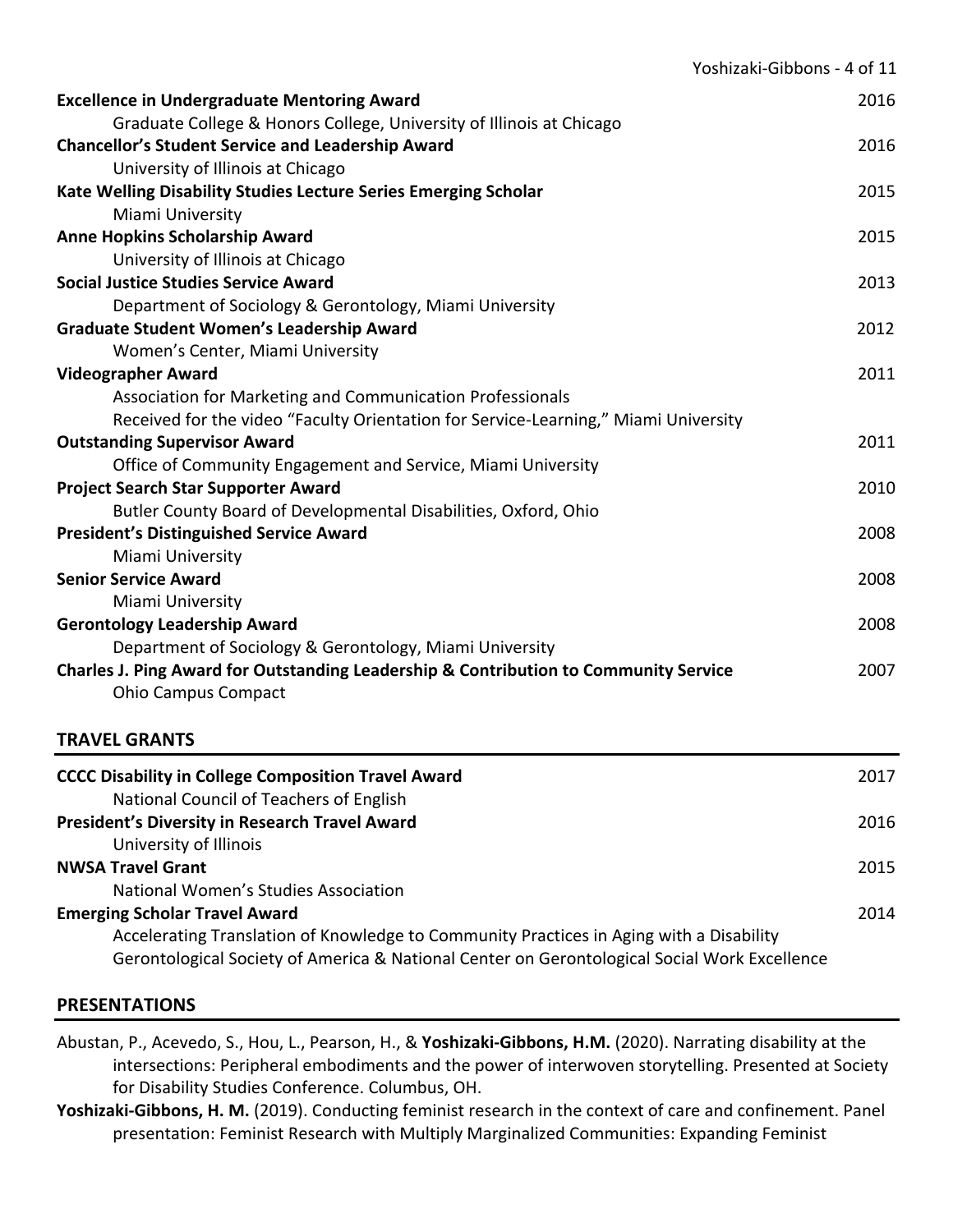Methodological Possibilities. Presented at the National Women's Studies Association Conference. San Francisco, CA.

- Aho, T., **Yoshizaki-Gibbons, H. M.**, Cartwright, L. E., O'Leary, M. E., Wang, J. & Whatcott, J. (2019). Mad time/s of/and Anxiety, Chronic Illness, Neuroqueerness: Incarcerating Realities, Imagine-Building Futures. Presented at the National Women's Studies Association Conference. San Francisco, CA.
- **Yoshizaki-Gibbons, H. M.** (2019). "There's nowhere to go": The complexities of interdependence in dementia units of American nursing homes. Panel presentation: Interdependence, commodified: (Re)examining power and care. Presented at the Society for Disability Studies Conference. Columbus, OH.
- **Yoshizaki-Gibbons, H. M.** (2018). (Re)humanizing old women with dementia. Presented at the National Women's Studies Association Annual Conference. Atlanta, GA.
- Carter, A. M., **Yoshizaki-Gibbons, H. M.**, Aho, T., Horvath Williams, & J., Schmitt, S. R. (2018). Visions of institutional justice: Dream making the futurescapes of disability studies. Presented at the National Women's Studies Association Annual Conference. Atlanta, GA.
- **Yoshizaki-Gibbons, H. M.** (2018). Dementia as debility: Integrating disability, aging, and feminist perspectives. Presented at the Chicago Disability Studies Conference. Chicago, IL.
- **Yoshizaki-Gibbons, H. M.** (2018). Exploring intersections of aging and disability through the "greying" of disability studies. Presented at the Multiple Perspectives on Access, Inclusion, and Disability Conference. Columbus, OH.
- **Yoshizaki-Gibbons, H. M.** (2018). Co-constructions of aging, disability, and time in the context of care and confinement. Panel presentation: Thinking in/Through timescapes and disability: Composing divergent experiences of time. Presented at the Conference on College Composition and Communication. Kansas City, MO.
- **Yoshizaki-Gibbons, H. M.** (2017). Kept out or kept in: The evolution of nursing homes into racialized and classbased spaces of confinement for disabled elders. Panel presentation: Disability and state violence. Presented at the National Association of Women's Studies Conference. Baltimore, MD.
- **Yoshizaki-Gibbons, H. M.** (2017). Beyond the social model: Exploring dementia as debility in disability studies. Panel presentation: Vulnerability/debility/disability: Theorizing/finding new forms of dissent. Presented at the American Studies Association Annual Conference. Chicago, IL.
- **Yoshizaki-Gibbons, H. M.** (2017). Nursing homes as sites of carceral violence for disabled elders. Presented at the Chicago Disability Studies Conference. Chicago, IL.
- Heller, T., Owen, R., Bowers, A., **Yoshizaki-Gibbons, H. M.**, Yamaki, K., & Crabb, C. (2017). Aging with a physical disability in Medicaid Managed Care. Presented at the IAGG World Congress of Gerontology and Geriatrics. San Francisco, CA.
- Broyer, n. R. & **Yoshizaki-Gibbons, H. M.** (2017). "The Ramp Is for Wheelchairs Only!": Disability, Public Transportation, and the Politics of (In)Visibility. Presented at the Chicago Ethnography Conference. Chicago, IL.
- **Yoshizaki-Gibbons, H. M. (2017).** Using "demented time" to cultivate access and relationships with people with mental disabilities. Panel presentation: The nonrational/nonspeaking subject: A disability studies analysis through narrative, qualitative research, and philosophical inquiry. Presented at the Conference on College Composition and Communication. Portland, OR.
- **Yoshizaki-Gibbons, H. M.** (2017). The (im)persistence of memory: Crip time and the politics of dementia. Presented at The Aging/Disability Nexus Workshop. Toronto, ON.
- **Gibbons, H. M.** (2016). Redefining successful aging in adults with lifelong disabilities. Panel presentation: Aging with lifelong disability: Theoretical perspectives. Presented at the Annual Meeting of the Gerontological Society of America. New Orleans, LA.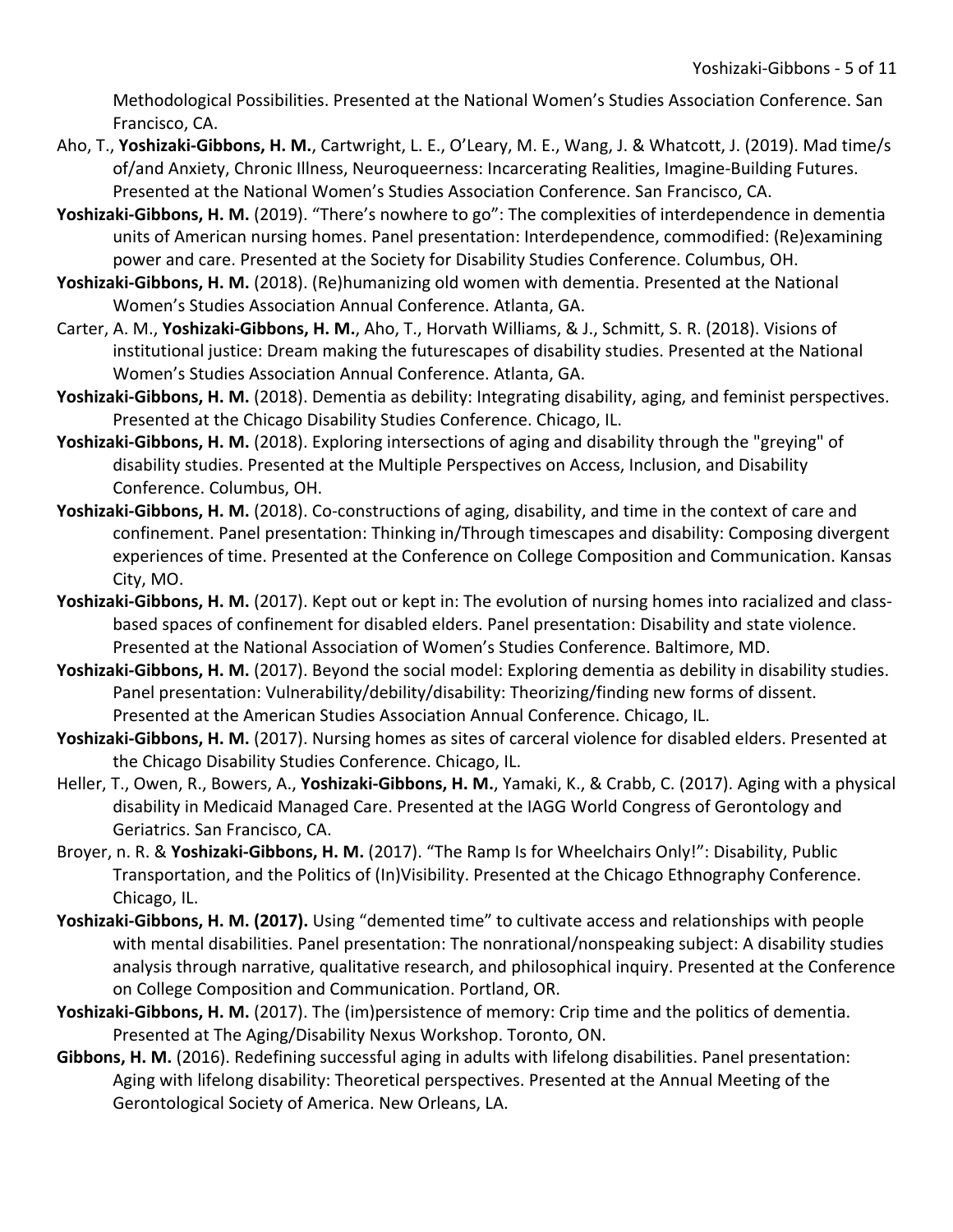- Eisenstein, A., Berman, R., Johnson, R. **Gibbons, H. M.**, Houpt, K., Voloschin, P., Koch, A., & LaCroix, A. (2016). The bureau of sages: Changing attitudes in research. Presented at the Annual Meeting of the Gerontological Society of America. New Orleans, LA.
- **Gibbons, H. M.** (2016). Compulsory youthfulness in a time of dementia: Unsettling the ideal of ablemindedness in later life. Panel presentation: Resisting Settler Logics in Notions of Compulsory Able-Mindedness and the Mad Subject. Presented at the National Women's Studies Association Annual Conference. Quebec, Canada.
- **Gibbons, H. M.** (2016). Using crip time and demented time to transform interactive moments with people with dementia. Presented at the Applied Disability Studies Symposium. Minneapolis, MN.
- **Gibbons, H. M.** (2016). The increase in Latinx elders in nursing homes and the need to expand deinstitutionalization efforts to include older adults of color. Presented at the National Conference for Latinos with Disabilities. Chicago, IL.
- **Gibbons, H. M.**, & Gibbons, C. M. (2016). "Our siblinghood is like a mental health community in itself": A duoethnography by siblings with disabilities. Presented at the International Congress of Qualitative Inquiry. Champaign, IL.
- **Gibbons, H. M.** (2016). Locked in, locked up: The influence of carceral logic on nursing homes in America's prison nation. Presented at the Engendering Change Graduate Student Conference. Chicago, IL.
- Gibbons, H. M. (2016). The "failures" of "successful" aging: The impact of compulsory youthfulness on people with dementia. Presented at the Chicago Disability Studies Conference. Chicago, IL.
- **Gibbons, H. M.** (2016). Dementia time: Extending crip time to engage with the politics of forgetting. Presented at Crip Futurities. Ann Arbor, MI.
- **Gibbons, H. M.** (2015). Bringing a disability studies perspective to conversations on dementia and sex. Presented at Breaking Silences: Demanding Crip Justice: Sex, Sexuality, and Disability. Dayton, OH.
- O'Leary, M. E., & **Gibbons, H. M.** (2015). Deviant sexuality: The hypersexualization of women with bipolar disorder. Presented at Breaking Silences: Demanding Crip Justice: Sex, Sexuality, and Disability. Dayton, OH.
- **Gibbons, H. M.** (2015). The mad professor: Coming out as an instructor with a psychiatric disability. Panel presentation: Coming out/right: Navigating the complex territory of disability disclosure as women and emerging scholars. Presented at the Society for Disability Studies Annual Meeting, Atlanta, GA.
- **Gibbons, H. M.** (2015). Conceptualizing dementia as a disability: Using a disability studies lens to explore the intersections of age and disability. Presented at the Annual Meeting of the North American Network in Aging Studies, Oxford, OH.
- Heller, T., Owen, R., **Gibbons, H. M.**, & Schmidt, M. (2015). Perceptions of health and health care of people with IDD enrolled in Medicaid Managed Care. Presented at the Annual Meeting of the American Association of Intellectual and Developmental Disabilities, Louisville, KY.
- Heller, T., Owen, R., **Gibbons, H.M.**, Crabb, C., & Schmidt, M. (2015). Perceptions of adults with IDD and their families on health care of people with IDD and the transition to Medicaid Managed Care. Presented at the Annual NARRTC Conference, Alexandria, VA.
- **Gibbons, H. M.** (2015). Caring for incarcerated people with dementia. Presented at the Chicago Disability Studies Conference, Chicago, IL.
- **Gibbons, H. M.** (2014). Reinterpreting dementia stimulations through a disability studies lens. Presented at the Presented at the Annual Meeting of the Gerontological Society of America, Washington, D.C.
- Heller, T., Owen, R., **Gibbons, H.M.**, & Mitchell, D. (2014). Aging with a physical disability in Medicaid Managed Care. Presented at the Presented at the Annual Meeting of the Gerontological Society of America, Washington, D.C.
- **Gibbons, H. M.** (2014). Challenging the "never-ending funeral": Reinterpreting dementia through a disability studies lens. Presented at the Society for Disability Studies Annual Meeting, Minneapolis, MN.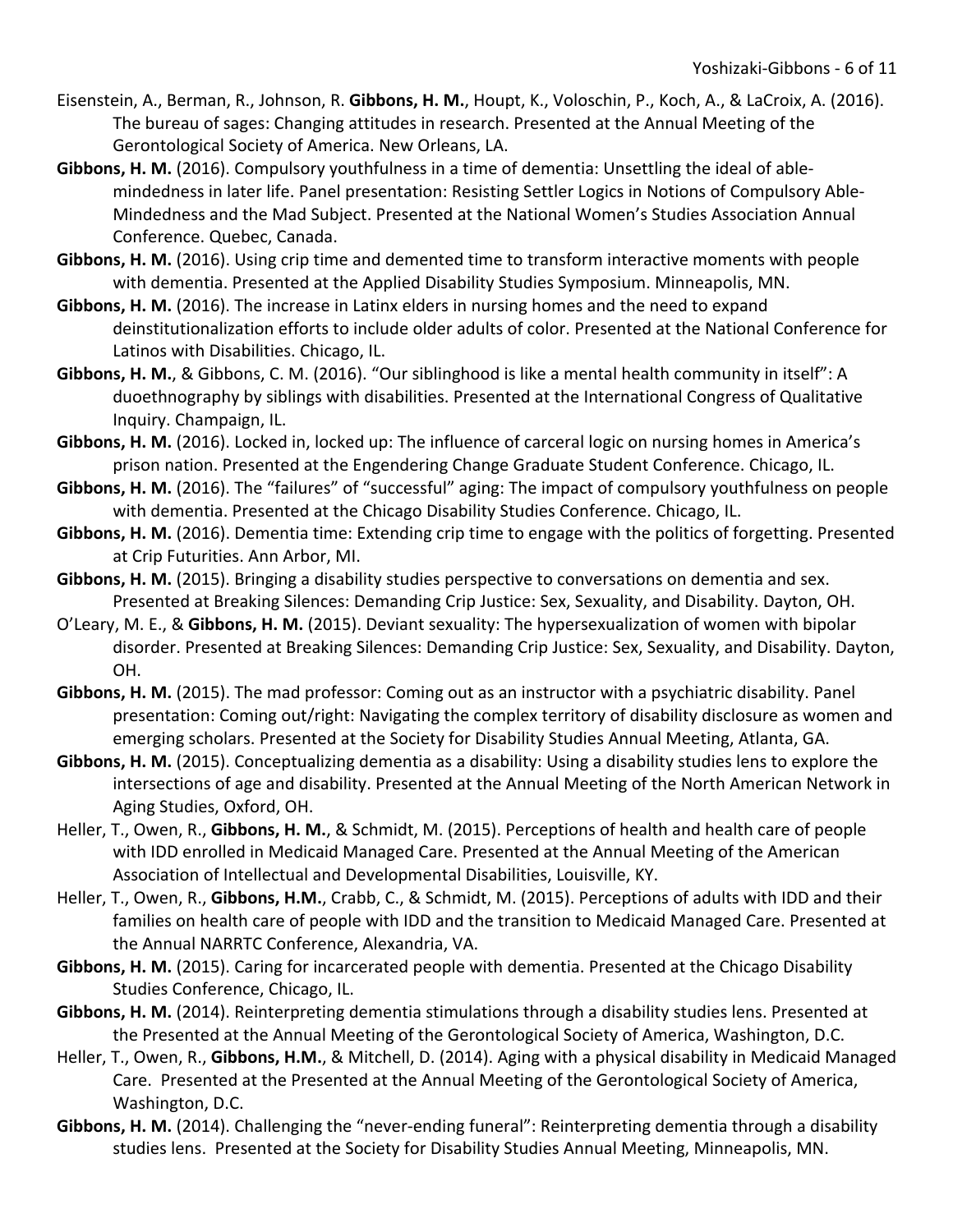- **Gibbons, H. M.** (2013). "When people think of me, I want them to think of my personality–not my feet": Exploring the identities of college students with disabilities. Presented at the Society for Disability Studies Annual Meeting, Orlando, FL.
- Andrews, G., **Gibbons, H. M.**, Ways, M. P., & McMahon-Klosterman, K. M. (2011). Refining frameworks for "Glocal" service-learning. Presented at International Partnership for Service-Learning Symposium, Siena, Italy.
- **Gibbons, H. M.** & Ways, M. P. (2011). Service-learning: Putting theory to practice in the engaged university. Presented at the Engaged Teaching & Learning Expo, Oxford, OH.
- **Gibbons, H. M.** & Manning, L. K. (2011). Successful service-learning syllabi. Presented at the Association for Gerontology in Higher Education Annual Meeting, Cincinnati, OH.
- Manning, L. K. & **Gibbons, H. M.** (2011). The social networking effect: The presence of older adults in virtual networks. Presented at the Association for Gerontology in Higher Education Annual Meeting, Cincinnati, OH.
- Manning, L. K. & **Gibbons, H. M.** (2009). Exposure to dementia through service-learning: Capturing students' attitudes about older adults with dementia. Presented at the Annual Meeting of the Gerontological Society of America, Atlanta, GA.
- **Gibbons, H. M.** & Manning, L. K. (2009). Talkin' bout Myspace generation: The presence of the young-old in virtual networks. Presented at the Ohio Association for Gerontology in Education, Oxford, OH.
- **Gibbons, H. M.** (2009). Linking lives: Improving intergenerational relations through service-learning. Presented at the Association for Gerontology in Higher Education Annual Meeting, San Antonio, TX.

# **INVITED LECTURES, KEYNOTES, & PANELS**

- **Yoshizaki-Gibbons, H. M.** (2019). Incorporating Disability Studies in the Study and Practice of Law. Invited Lecture for the Coelho Center for Disability Law, Policy, and Innovation. Loyola Law School. Los Angeles, CA.
- **Yoshizaki-Gibbons, H. M.**, Chung, S., Teh, K., Patrick, R., Pak, J. (2017). Challenging API Stereotypes: Storytelling within the Community. Invited Panelist. Coalition for API Disability Coalition and Asian Americans Advancing Justice. Chicago, IL.
- **Yoshizaki-Gibbons, H. M.**, Diaz, A., Gharib, A., Morgan, N., Murphy, S., & Rubin, B. (2018). Siblings with Disabilities Multicultural Roundtable. Invited Panelist. Sibling Leadership Network, Chicago, IL.
- **Gibbons, H. M.** (November, 2015). Letting Go of "The Long Goodbye": Applying Disability Studies to Dementia. Invited Lecture for the Kate Welling Distinguished Scholars in Disability Studies Lecture Series. Miami University, Oxford, OH.
- **Gibbons, H. M.** (April, 2013). Keynote Speaker at America Reads, America Counts, and Adopt A School Volunteer Reception. Miami University, Oxford, OH.

# **CONSULTATIONS & COURSE FACILITATIONS**

- **Yoshizaki-Gibbons, H. M.**, Ohashi, N., Alcantar, J. (October 2019). Disabled People's Experiences in the American Medical System. Guest Lecture for HON 201: Cripping Medical Culture: What Disability Movements Can Teach Future Health Professionals. University of Illinois at Chicago. Chicago, IL.
- **Yoshizaki-Gibbons, H. M.** (April 2019). Our Siblinghood is Like a Mental Health Community in Itself: The Relationship of Siblings with Disabilities. Guest Lecture for DHD 101: Disability in U.S. Society. University of Illinois at Chicago. Chicago, IL.
- **Yoshizaki-Gibbons, H. M.** (April 2019). Disabled People's Experiences in Healthcare. Guest Lecture for HON 201: Cripping Medical Culture: What Disability Movements Can Teach Future Health Professionals. University of Illinois at Chicago. Chicago, IL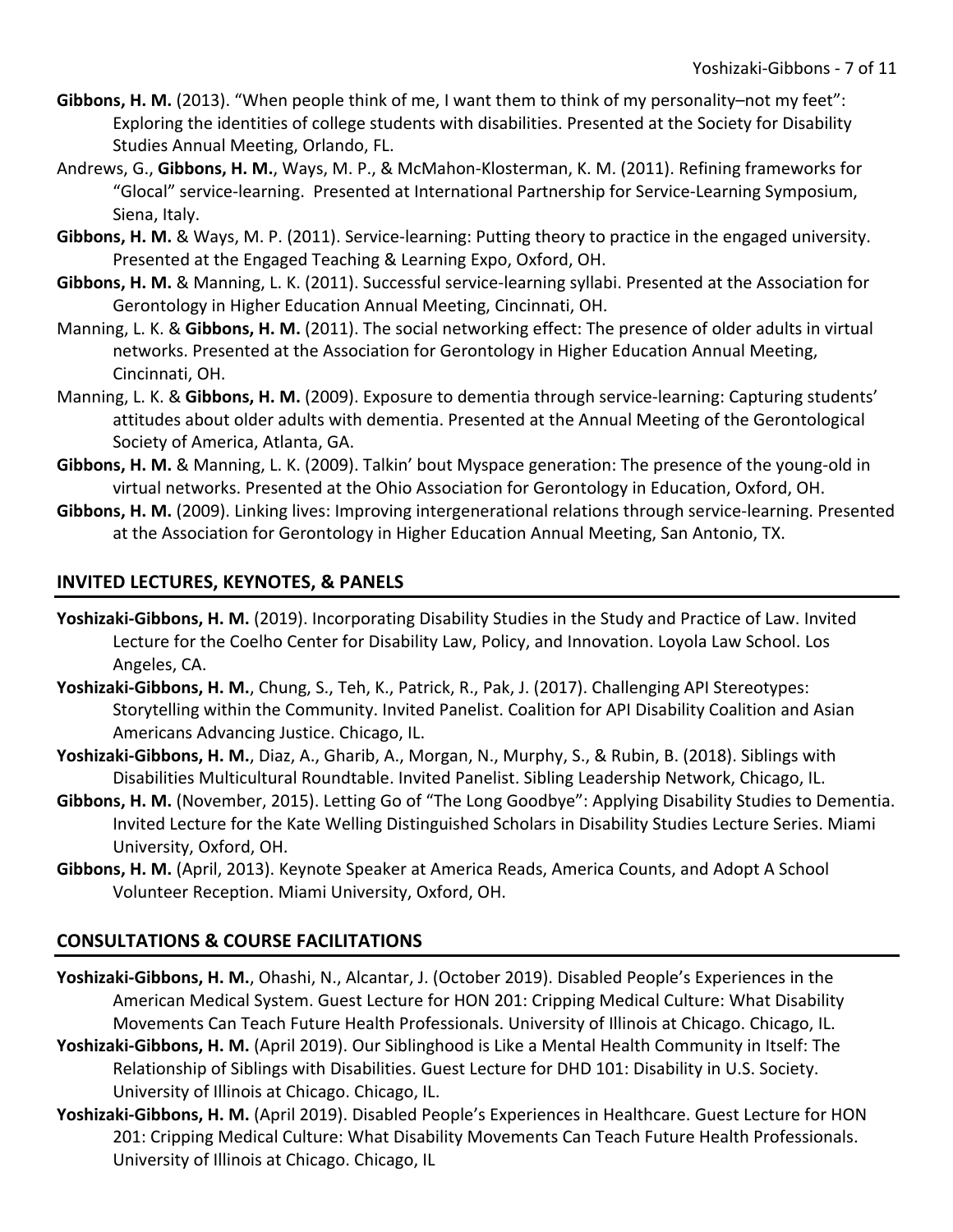- **Yoshizaki-Gibbons, H. M.** (November 2018). Disability Rights and Justice Movements. Guest Lecture for OCC 602: Introduction to Occupation, Health, and Wellness. Rush University. Chicago, IL.
- **Yoshizaki-Gibbons, H. M.** (November 2018). Navigating Mental Health, Disability, Advocacy, and Self-Care. Guest Lecture for OT 494: Promoting Wellbeing. University of Illinois at Chicago. Chicago, IL.
- **Yoshizaki-Gibbons, H. M.** (November 2017). Journeying into Dissertation Research: A Work in Progress. Guest Lecture for DHD 541: Advanced Concepts in Disability Research. University of Illinois at Chicago. Chicago, IL.
- **Yoshizaki-Gibbons, H. M.** (April 2017). Guest on the "Disability Pride Podcast." Hosted and Edited by Winston Lindqwister.
- **Yoshizaki-Gibbons, H. M.** (April 2017). Disability, Old Age, and Compulsory Youthfulness. Guest lecture for DHD 202: Disability, Health, and Society. University of Illinois at Chicago, Chicago, IL.
- **Yoshizaki-Gibbons, H. M.** (April 2017). Feminist Disability Studies. Guest Lecture for WGSS 100: Introduction to Women's, Gender, and Sexuality Studies. Washington University, St. Louis,, MO.
- **Yoshizaki-Gibbons, H. M.** (April 2017). Access and Inclusion in Disability Activism and Beyond. Guest Lecture for DST 375: (Dis)Ability Allies: To Be or Not to Be? Developing Identity and Pride from Practice. Miami University, Oxford, OH.
- **Yoshizaki-Gibbons, H. M.** (February 2017). Ethnography in Disability Studies. Guest Lecture for DHD 546: Qualitative Methods in Disability Research. University of Illinois at Chicago. Chicago, IL.
- **Gibbons, H. M.** (March 2016). My Experiences as a Mixed Race, White Passing Woman. Guest Lecture for SOC 316: Race and Ethnic Relations. Northeastern Illinois University. Chicago, IL.
- **Gibbons, H. M.** (November 2015). What is Justice? Personal Reflections, Academic Connections, Intersectional Approaches. Guest Lecture for the Urban Teaching Cohort. Miami University, Oxford, OH.
- **Gibbons, H. M.** (November 2015). Disability Studies as an Interdisciplinary Project: Intersections between Disability Studies, Gerontology, and Mad Studies. Guest Lecture for DST 272: Introduction to Disability Studies. Miami University, Oxford, OH.
- **Gibbons, H. M.** (November 2015). Connections to K-12 Education: What Can We Learn from Applying Disability Studies to Dementia? Guest Lecture for the School of Education. Mount St. Joseph's University, Cincinnati, OH.
- **Gibbons, H. M.** (October 2015). Navigating the Complexities of Being an Ally in the Disability Community. Guest Lecture for DST 375: (Dis)Ability Allies: To Be or Not to Be? Developing Identity and Pride from Practice. Miami University, Oxford, OH.
- **Gibbons, H. M.,** Patsavas, A., Owen, L., and Frank, K. (August 2015). Tips from a teaching assistant to a teaching assistant. Panel presentation for Disability and Human Development Teaching Assistant Orientation. University of Illinois at Chicago, Chicago, IL.
- **Gibbons, H. M.** (July 2015). Cripping and Croning: Incorporating Disability and Old Age into Explorations of Intersectionality. Guest lecture for GWS 101: Gender in Everyday Life. University of Illinois at Chicago, Chicago, IL.
- **Gibbons, H. M.** (May 2015). Infusing Disability Studies Perspectives into K-12 Education. Guest speaker for Professional Development Session. UIC College Preparatory High School, Chicago, IL.
- **Gibbons, H. M.** (April 2015). Intersections of Aging and Disability. Guest lecture for DHD 202: Disability, Health, and Society. University of Illinois at Chicago, Chicago, IL.
- **Gibbons, H. M.** (July 2014). Disability and Diverse Sexualities. Guest lecture for ED 640G: Diversity and Social Justice. Merrimack College, North Andover, MA.
- **Gibbons, H. M.** (August 2013). Becoming an Ally to People with Disabilities. Invited presentation for Resident Assistant Training, DePaul University, Chicago, IL.
- **Gibbons, H. M.** (July 2013). EMPOWER: Introduction to Social Justice Curriculum. Consultation for Urban Teaching Cohort and School of Education, Health, and Society. Miami University, Oxford, OH.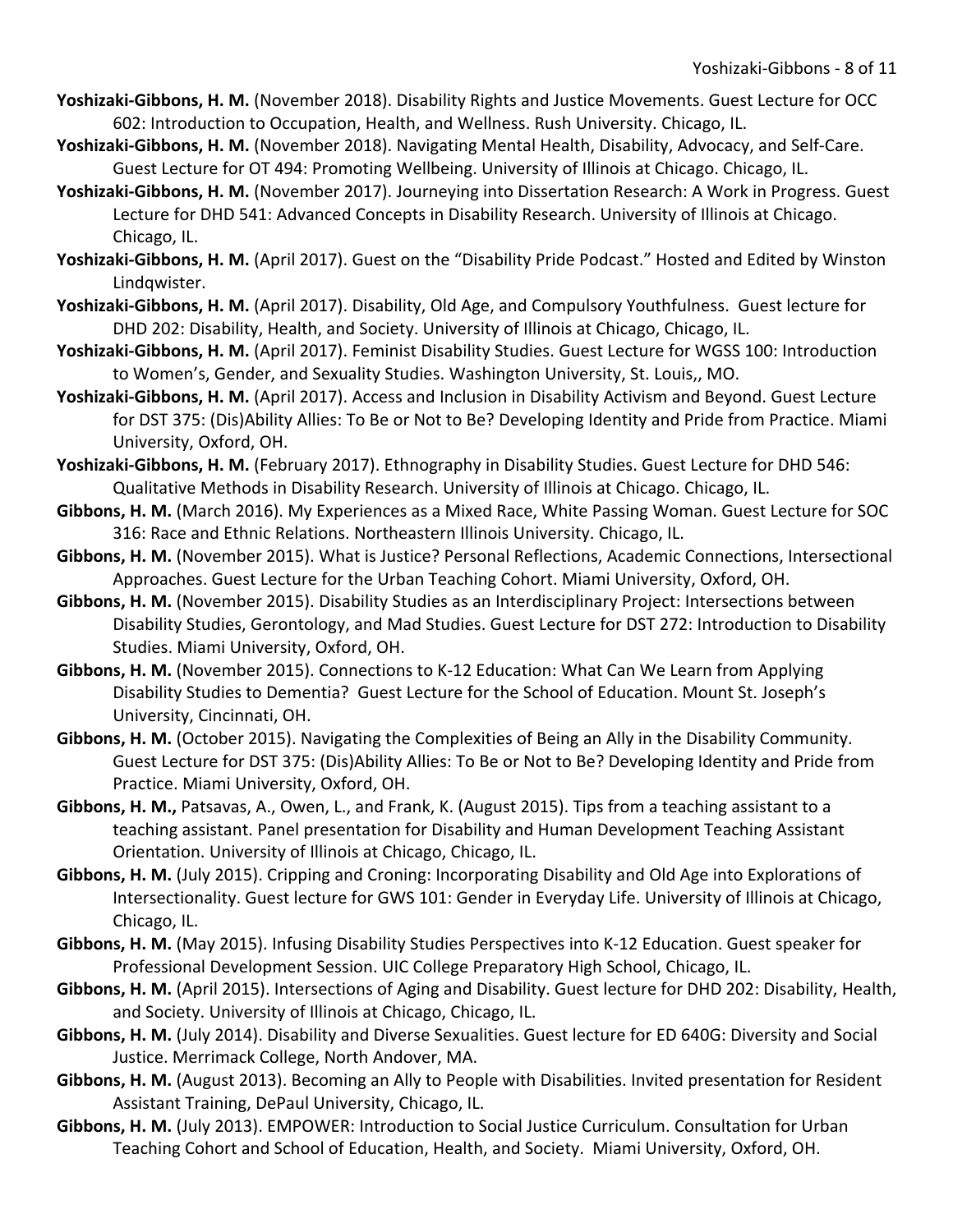**Gibbons, H. M.** (January 2013). Becoming an Ally to People with Disabilities. Invited presentation for Professional Staff and Resident Assistants in Residence Life. Miami University, Oxford, OH.

## **ADMINISTRATIVE & PROFESSIONAL EXPERIENCE**

## **ADMINISTRATIVE EXPERIENCE**

Interim Assistant Director | Community Engagement & Service | Miami University | July 2010-June 2011

Service-Learning Coordinator | AmeriCorps\*VISTA | Miami University | July 2009-June 2010

America Reads & Adopt A School Coordinator | AmeriCorps\*VISTA | Miami University | July 2008-June 2009

# **GRADUATE EXPERIENCE**

Research Intern | Bureau of Sages Project | Council for Jewish Elderly | Chicago, IL | January 2016-Present

Research Assistant | Know Your Rights, Illinois | UIC | August 2014-December 2014

Research Assistant | Disability & Human Development | UIC | January 2014-August 2015

Graduate Assistant | Urban Teaching Cohort | Miami University | August 2011-May 2013

AmeriCorps\*VISTA | Hamilton Living Water Ministry | Ohio Association of Food Banks | Summer 2012

# **SERVICE TO THE CAMPUS & COMMUNITY**

# **Member | Chancellor's Committee on the Status of Persons with Disabilities | UIC | August 2014- May 2020**

- Appointed by the Chancellor to work towards empowerment and inclusion of students, faculty, and staff with disabilities at UIC.
- Serve as Chair of the Student Subcommittee, which involves representing the needs and concerns of undergraduate and graduate students with disabilities at UIC.
- Serve as Member of the Survey Subcommittee, which involves designing and implementing a campus climate survey for students, staff, and faculty with disabilities.

# **Volunteer | Memory Ensemble | Northwestern University & Lookingglass Theatre | August 2016-May 2019**

• Assist in an improvisational theatre program for people with dementia.

# **Vice-President | Disability and Human Development Student Association | UIC | August 2016-May 2018**

• Assist in planning and implementing academic support, professional development, and social events for graduate and undergraduate students in the Disability and Human Development department.

# **Steering Committee | Queer Caucus | Society for Disability Studies | June 2014-November 2016**

- Assist in setting the vision, goals, and direction for the Queer Caucus.
- Provide support in planning for Queer Caucus panels, workshops, and business meetings at the Society for Disability Studies Conference.

# **Academic Committee Chair | Disability Studies Student Council | UIC | August 2015-August 2016**

- Serve as a resource for students on issues related to courses or the curriculum for the PhD program.
- Assist in the planning of events such as the Chicago Disability Studies Conference and CV Workshops

# **Departmental Representative | Graduate Student Council | UIC | August 2015-August 2016**

• Serve as a liaison between the Graduate College and Department of Disability and Human Development.

# **Student Organization Advisor | August 2008-May 2013**

• Advised the Adopt A School, Clubhouse, Service-Learning Scholars, and Urban Leaders student organizations.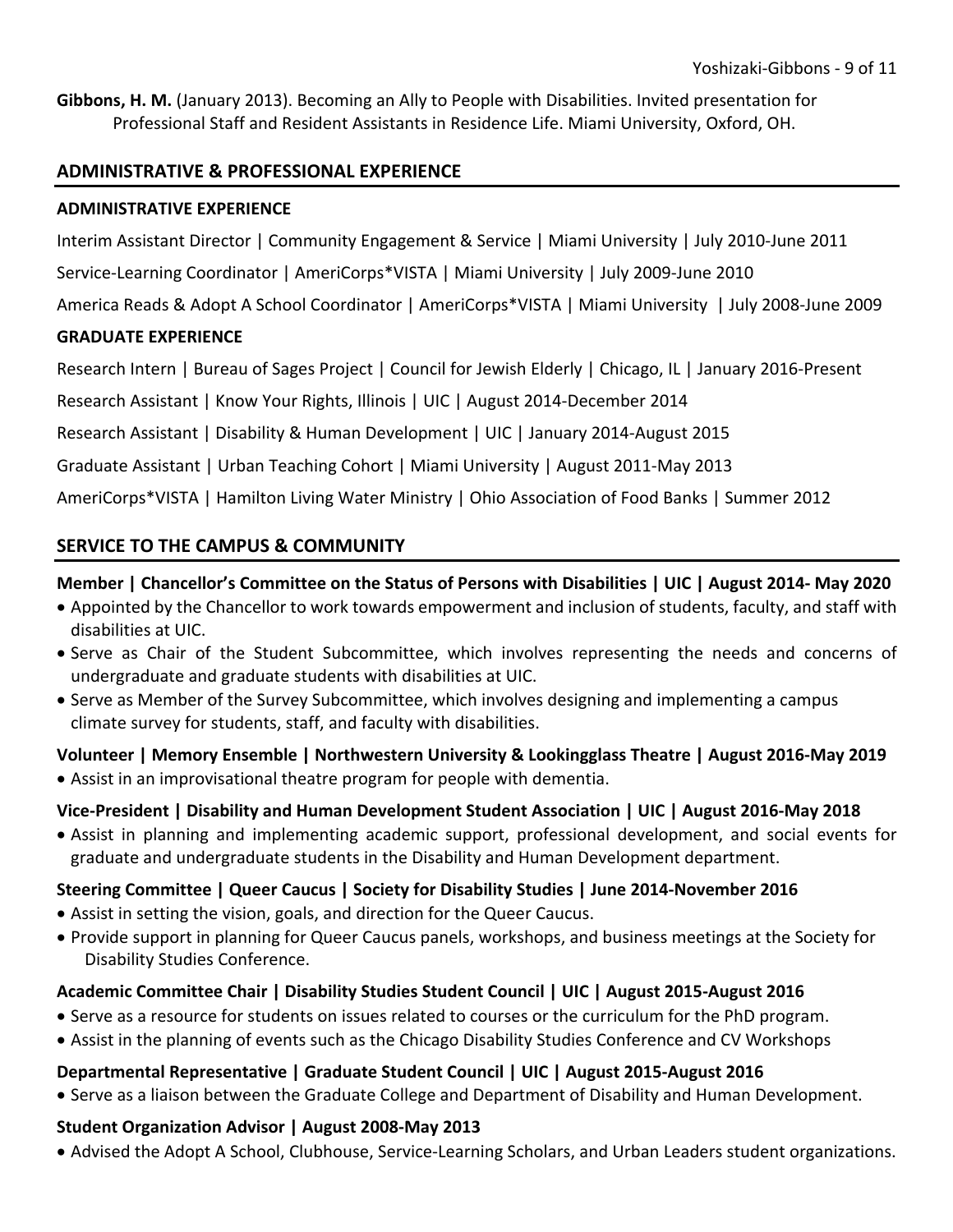# **Faculty Learning Community on Professional Development | August 2012-May 2013**

- Participated in discussions on how to incorporate more career exploration and professional development into the College of Arts and Sciences and the School of Education, Health, and Society.
- Worked to create a "Plus One" experience for students to earn an additional credit hour for doing activities and assignments geared specifically toward professional development and career exploration.

## **Urban Teaching Cohort Curriculum Committee | Miami University | August 2011-May 2013**

- Provided guidance, standards, and oversight for the Urban Teaching Cohort curriculum.
- Assisted in the implementation of a Diversity Portfolio for the Urban Teaching Cohort students.

## **SL (Service-Learning) Course Designation Committee | January 2009-May 2012**

• Read course syllabi and approve courses that meet the requirements to become official SL (Service-Learning) Designated courses.

## **Faculty Learning Community on Global Learning | August 2011-May 2012**

- Participated in discussions on infusing global learning into the university's liberal arts curriculum.
- Shared suggestions for incorporating more "global" and "glocal" service-learning opportunities into the liberal arts curriculum.

# **GRANTS & SPECIAL PROGRAMS**

# **Midwest Campus Compact Citizen-Scholars Program | \$16,000 | Fall 2009-Spring 2011**

• Provided 8-16 first generation low-income students with \$1,000 scholarships for completing 300 hours of service in one year.

## **Great Cities, Great Service Grant | \$5,000 | Fall 2009-Spring 2010**

• Funded the Young Authors Program, a collaboration between Miami University and Hamilton Living Water Ministry, Inc.  $2^{nd}$  – 5<sup>th</sup> grade students wrote and illustrated their own books with the assistance of Service-Learning students from a Spanish education course. The Young Authors displayed their books during an end of year celebration open to the community and read their books to younger students on Global Youth Service Day.

## **Dollars for Change Grant | \$2,000 | Fall 2010**

• Funded an intergenerational service-learning program that paired at-risk Talawanda High School Students with Miami University undergraduate students. Working together, the Talawanda and Miami students read books and facilitated literacy activities with elementary school students.

## **Youth Leaders for Literacy Grant | \$500 | Fall 2010**

• Funded a literacy program about farming for inner city youth in Hamilton. Miami students read books about farming with K-12 students at Hamilton Living Water Ministry and they then visited a farm in Oxford, Ohio together. The books were gifted to the K-12 students to build their at-home library.

## **State Farm Good Neighbor Service-Learning Grant | \$1,000 | Spring 2009**

• Provided startup funds for the Young Authors Program (see the Great Cities, Great Service Grant).

## **PROFESSIONAL MEMBERSHIPS**

**Society for Disability Studies National Women's Studies Association Canadian Disability Studies Association American Studies Association Gerontological Society for America**